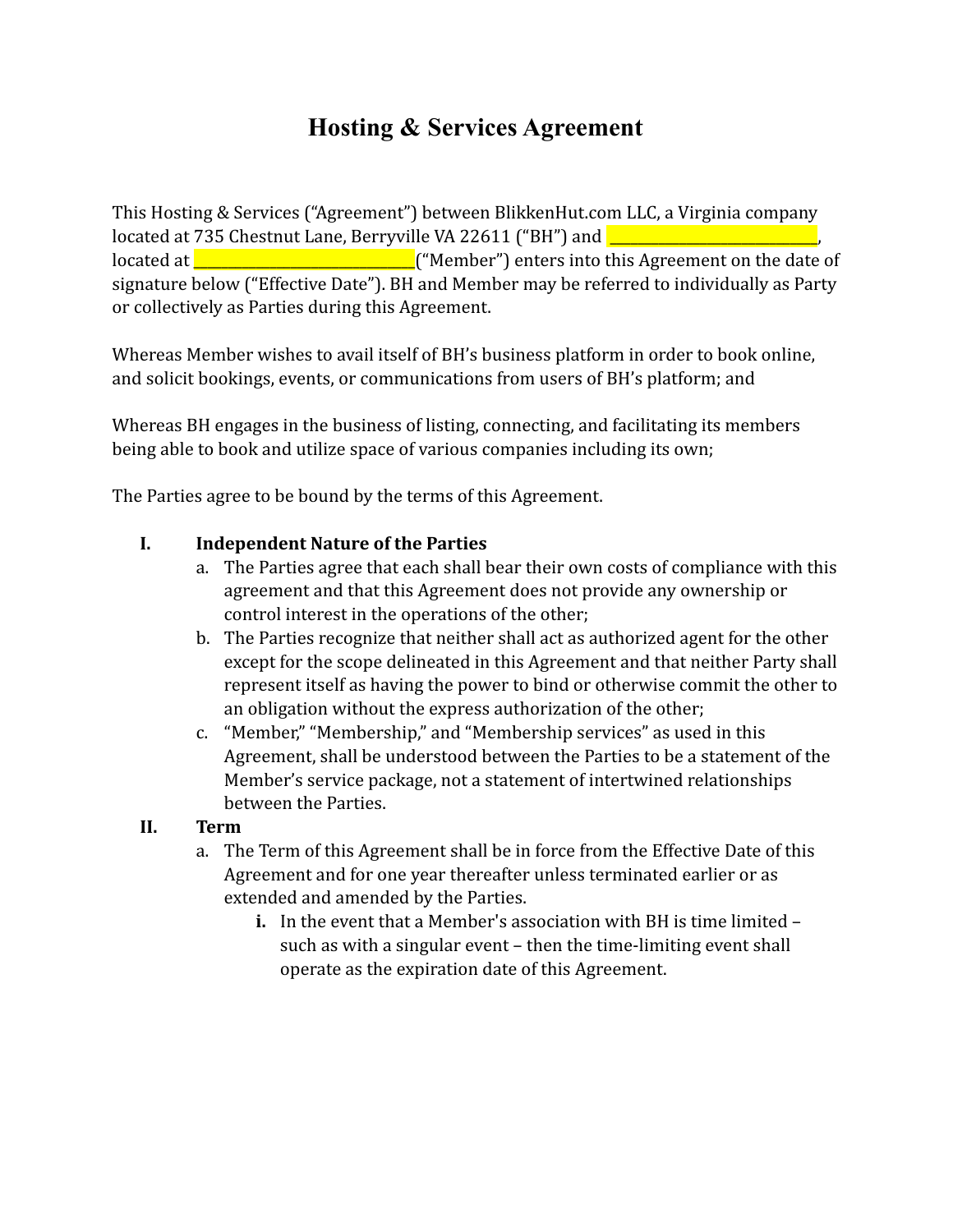# **III. Nature of BH's Services**

- a. BH provides hosting and publication services for interested Members seeking to have their business featured on [www.blikkenhut.com;](http://www.blikkenhut.com)
	- **i.** Physical Space Members BH's members offering physical space may receive bookings through BH's website. Physical Space Members provide their availability which BH then provides on its website and allows guests to book physical space at the member location through BH's website.
	- **ii.** Event Members BH's members hosting events may receive RSVPs or sell tickets through BH's website. Event members provide their availability for attendees to events and any relevant pricing information and guests may book through BH's website.
	- **iii.** Business Directory BH's members seeking inclusion of their business on BH's business directory provide their business information for publication on BH's website.
- b. BH provides hosting and coworking membership services for interested Members seeking to book physical space at BH Coworking Space at 11 S Church Street, Berryville VA 22611.
- c. BH allows visitors, via BH's website, to book space or book tickets to events based on the listings on BH's site;
- d. BH may, from time to time, leverage its social media footprint (Facebook, Twitter, etc…), to promote member entities. BH's utilization of its media footprint under this Agreement is considered gratuitous and intended for informational purposes only. Additional marketing and sales services are available independently through JibForce LLC.
- e. The Parties shall separately agree on additional policies, terms of service and the handling of payments for any physical (coworking) space rental or events.
- f. BH offers payment processing and remission to Member for a handling fee of  $N.A.$
- g. BH does not vet or otherwise provide background checks on individuals who may book services or seats through BH's website and cannot make any representations concerning the same. Member shall be responsible for any requisite background checks or vetting.

# **IV. Schedule of Fees and Payments**

- **a.** Membership dues are as follows and payable on a monthly basis:
	- **i.** Physical Space Members: \_N.A.
	- **ii.** Event Members: N.A.
	- **iii.** Business Directory Members: \_\_\_included in VIP \$5/month\_\_\_
	- **iv.** Coworking Space Members: \_\_\_included in VIP \$5/month\_\_\_\_
	- **v.** Payments shall be remitted via \_\_\_blikkenhut.com\_\_\_\_\_\_\_
	- **vi.** Payment shall be automatically deducted by BH via \_\_\_\_\_N.A.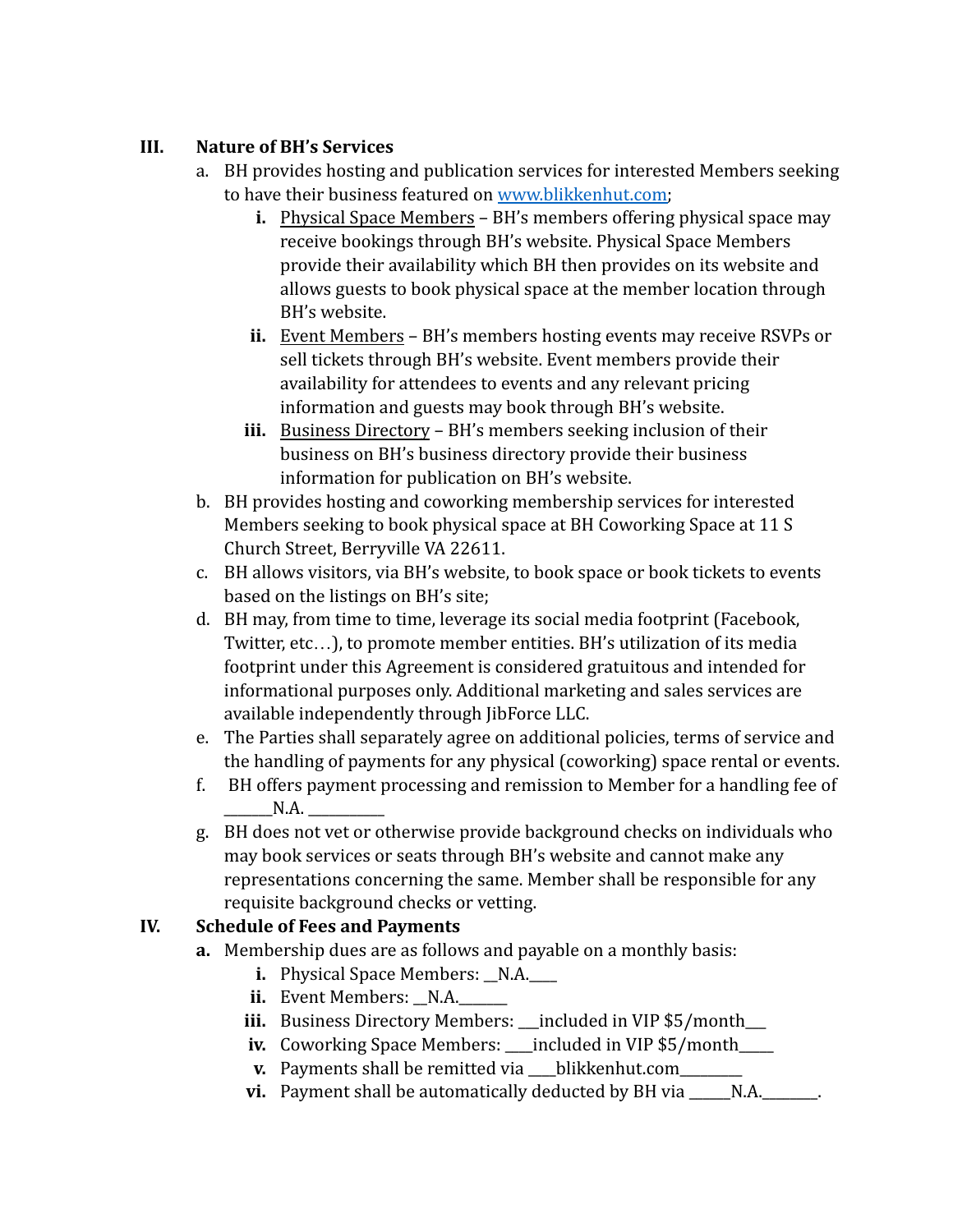**vii.** In the event that a draw by BH is returned for insufficient funds or canceled by Member, BH shall terminate Member's membership services.

# **V. Representations and Warranties**

- **a.** BH Represents that it is
	- **i.** Authorized and legally allowed to engage in the services offered under this Agreement;
- **b.** Member represents that it is
	- **i.** Legally authorized to offer the services that they seek publication on BH's platform(s) for;
	- **ii.** Not intending nor shall it engage in any activity or facilitate any activity prohibited under federal or state law as a result of its participation in this Agreement.
- **c.** BH provides no warranties, express or implied, under this Agreement except that it shall maintain compliance with all applicable laws and regulations concerning its business activities while this Agreement is in force. BH can provide no guarantee of profitability as a result of this Agreement.
- **d.** Member warrants that it shall maintain compliance with all applicable laws and regulations concerning its business activities while this Agreement is in force.

# **VI. Cancellations**

- **a.** In the event that Member cancels a space or event rental, Member shall reimburse BH for any expenses associated with the cancellation.
- **b.** In the event that Member consistently and routinely cancels on bookings that were otherwise proper, BH may remove Member from its listings.

#### **VII. Nondisclosure**

- a. The Parties shall refrain from disclosure or dissemination of this Agreement and their relationship unless expressly granted in writing. Agents or third party consultants of either Party with a bona fide need to know the substance of this Agreement or the Support may receive such information provided they are subject to disclosure restrictions equal to or more restrictive than those contained in this Section VII.
- b. The Parties shall not disclose proprietary information of the other. Proprietary information is defined as business sensitive, financial, or marketing strategies and systems or any other information which a Party takes care to prevent from public disclosure.
- c. Information not defined as proprietary information is information which (i) was made known publicly by the originating Party; (ii) is disclosed by the originating Party without restriction; or (iii) is developed by a Party independently without reliance or utilization of anything obtained or made known pursuant to this Agreement.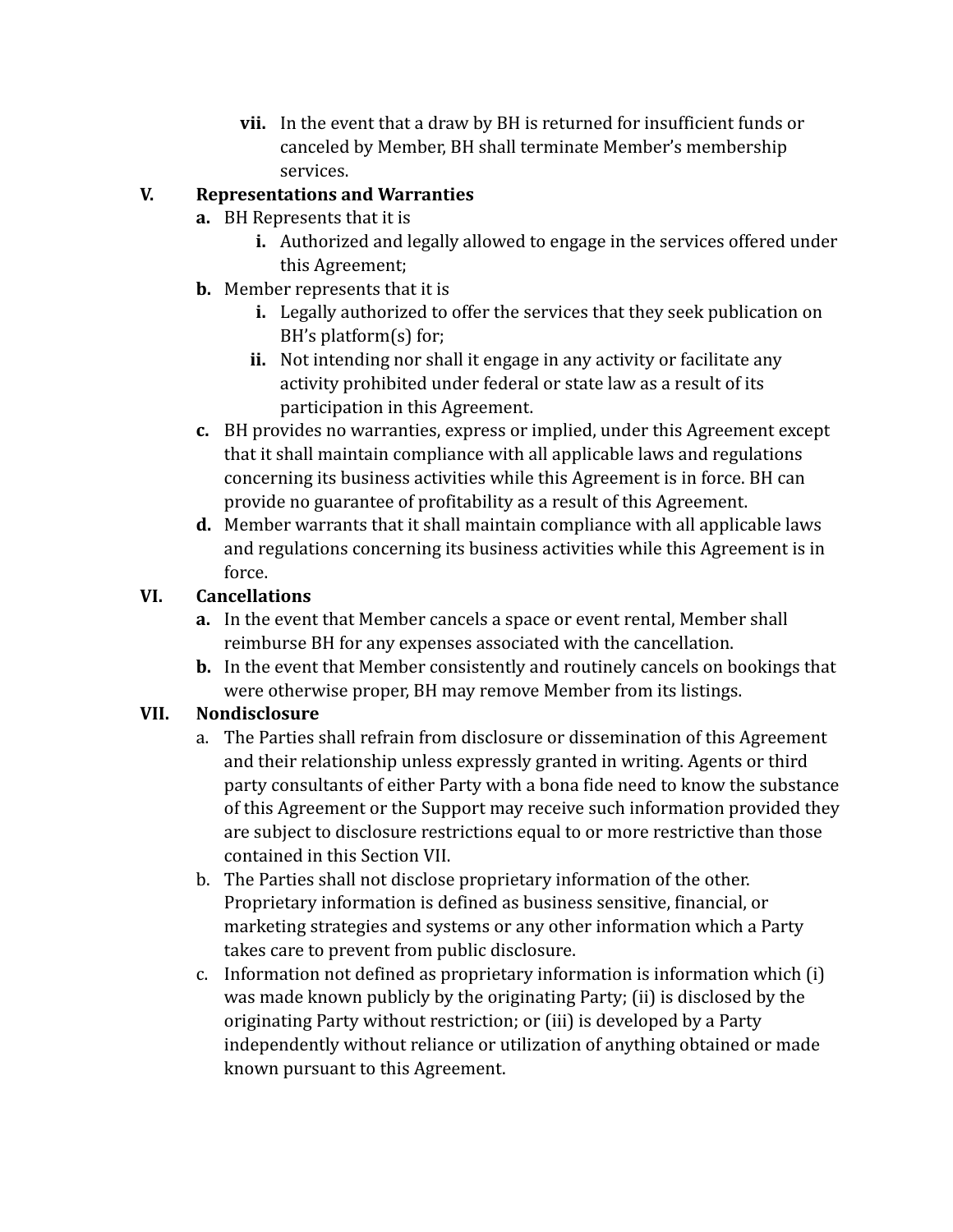d. A Party may disclose proprietary information to a court of competent jurisdiction in the event that of a subpoena or legal command to do so. The Parties shall cooperate to assert any relevant privileges or protections prior to disclosure of such information. In the event of litigation between the Parties, the Parties may disclose such information only as necessary and relevant to such litigation.

# **VIII. Indemnity**

a. Member agrees to indemnify, hold harmless, and hold harmless BH from and against any loss, cost, or damage of any kind arising out of its breach of this Agreement. Member shall further indemnity BH from claims as made by third parties arising from Member's association with BH pursuant to this Agreement.

# **IX. Limitation of Liability**

- a. Liability under this Agreement shall not exceed the aggregate of the amounts generated by virtue of this Agreement – meaning that Member shall not be liable for more than it has made under this agreement.
	- **i.** This limitation of liability shall not apply to cap any special damages, civil cases concerning wrongful death or personal injury, third party liability, or indemnity obligations.

# **X. Insurances and Bonding**

- a. BH requires that the following minimum insurances are on hand for all events:
	- **i.** Physical (Coworking) Space Members:
		- 1. No less than \$1,000,000
	- **ii.** Event Members:
		- 1. No less than \$1,000,000
	- **iii.** Business Directory Members:
		- 1. No insurance requirement.

# **XI. Intellectual Property and Licensing**

- a. All intellectual property provided by Member shall be free from claims of ownership or infringement by third parties.
- b. Member shall provide to BH an unlimited license to the utilization of intellectual property of Member in order to publish Member's business, property, or event on its website. All copy and images shall remain the property of Member and shall be removed upon Member's termination of this Agreement.

# **XII. Termination**

- a. Either Party may terminate this Agreement upon thirty days ("30") written notice to the other.
- b. In the event of a material breach of either member, defined as a breach of Section III, Section IV(b), a bankruptcy filing by either Party, or failure to remit any amounts which may be due and owed under this Agreement, the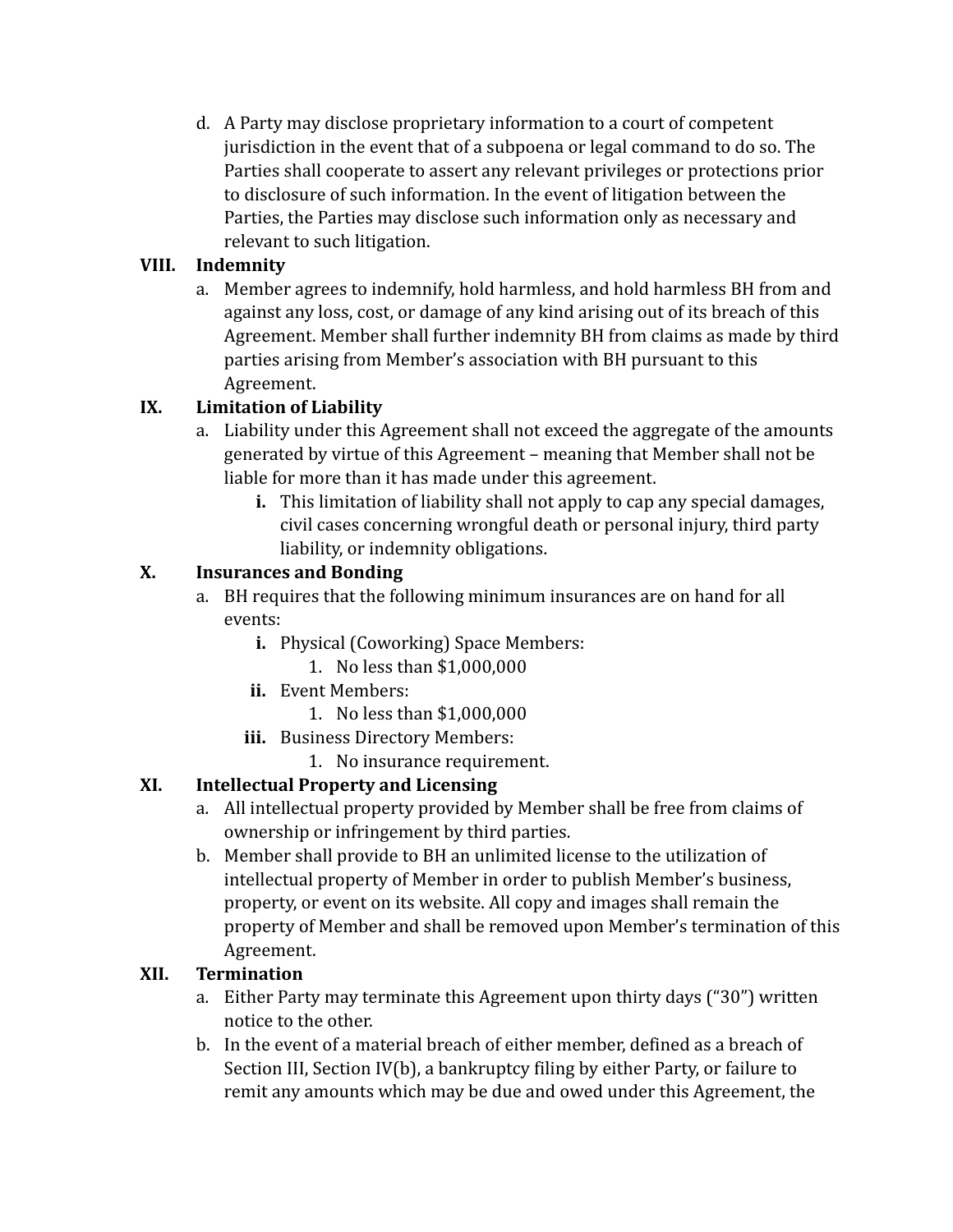non-breaching Party shall be entitled to termination of this Agreement immediately upon written notice.

#### **XIII. Disputes**

- a. Disputes arising under this Agreement between the Parties shall be submitted first to the authorized representatives of the Parties to this Agreement for resolution. Failing amicable resolution between the Parties, the dispute shall be submitted to the Circuit Court of Clarke County in Berryville, Virginia.
- b. The Parties agree to submit to the laws of the Commonwealth of Virginia irrespective of its conflict of laws rules.
- c. The Parties hereby waive trial by jury for any disputes arising from this Agreement.
- d. Each Party shall bear their own legal fees associated with resolution of any dispute between their Parties.

#### **XIV. Notices**

**a.** For disputes and notices arising under this Agreement in accordance with Section XII, notice shall be deemed properly given if submitted to the following individuals via certified mail:

| For BlikkenHut.com |                              | For Company |  |
|--------------------|------------------------------|-------------|--|
| Name:              | Rogan Miller Zimmerman, PLLC | Name:       |  |
| Address:           | 50 Catoctin Cir. NE          | Address:    |  |
|                    | Leesburg, VA 20176           |             |  |

#### **XV. Changes**

a. Changes to this Agreement shall not be effective unless they are reduced to writing and signed by the Parties.

#### **XVI. Assignment**

a. This Agreement shall inure to the benefit of the Parties and shall not be assigned, sold, leased, or otherwise delegated without the written consent of the other Party. Such Party shall not be unreasonably withheld or conditioned.

#### **XVII. Waiver**

a. Failure to exercise a remedy under this Agreement, in the event that a Party may be entitled to, shall not be construed as a waiver of a Party's right to such a remedy.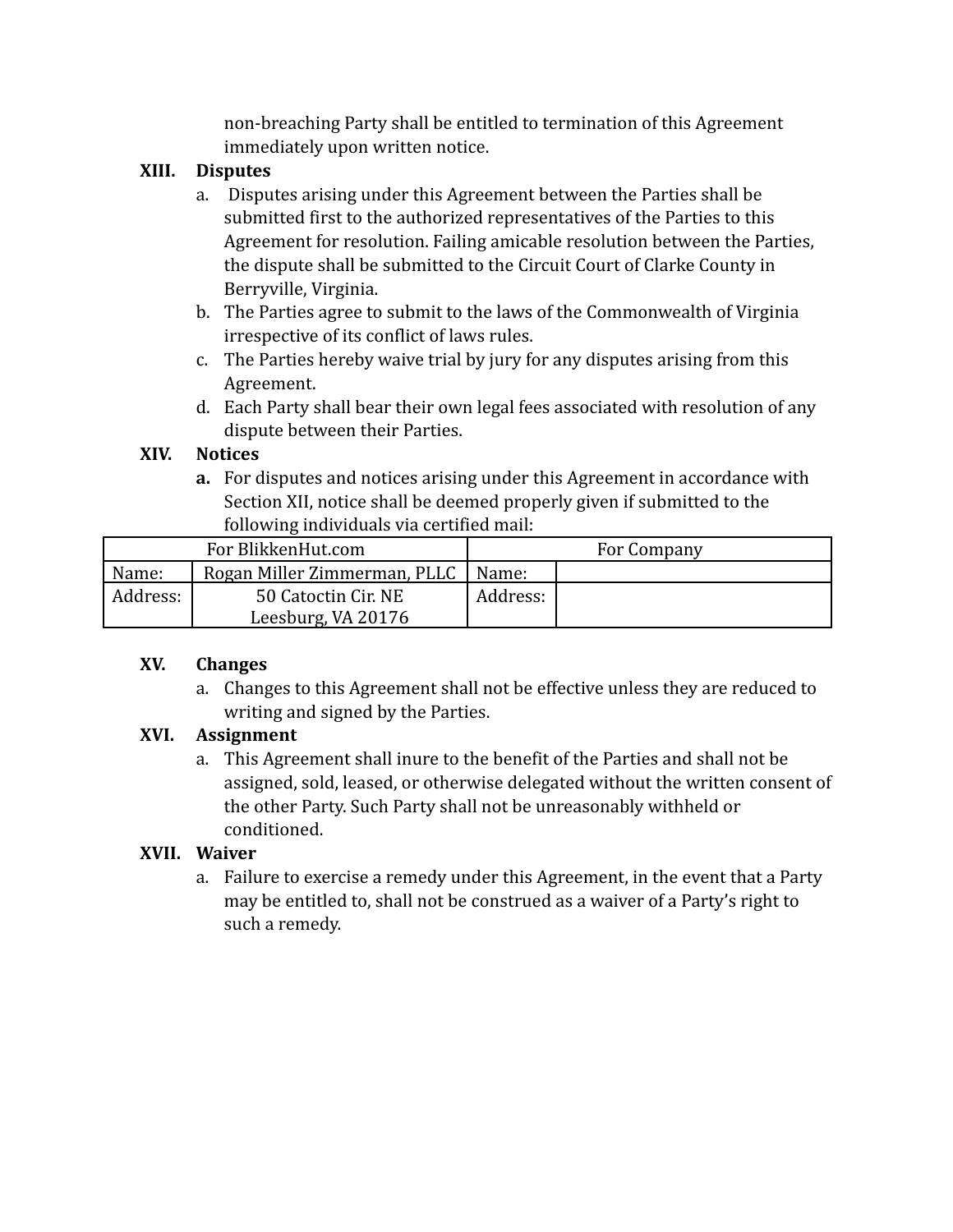Having read and reviewed the foregoing and finding the terms acceptable, the Parties hereby agree to these as binding as of the date of signature below:

| For BlikkenHut.com LLC | <b>For Member</b> |  |
|------------------------|-------------------|--|
| Signature              | Signature         |  |
| Name                   | <b>Name</b>       |  |
| Title                  | <b>Title</b>      |  |
| Date                   | <b>Date</b>       |  |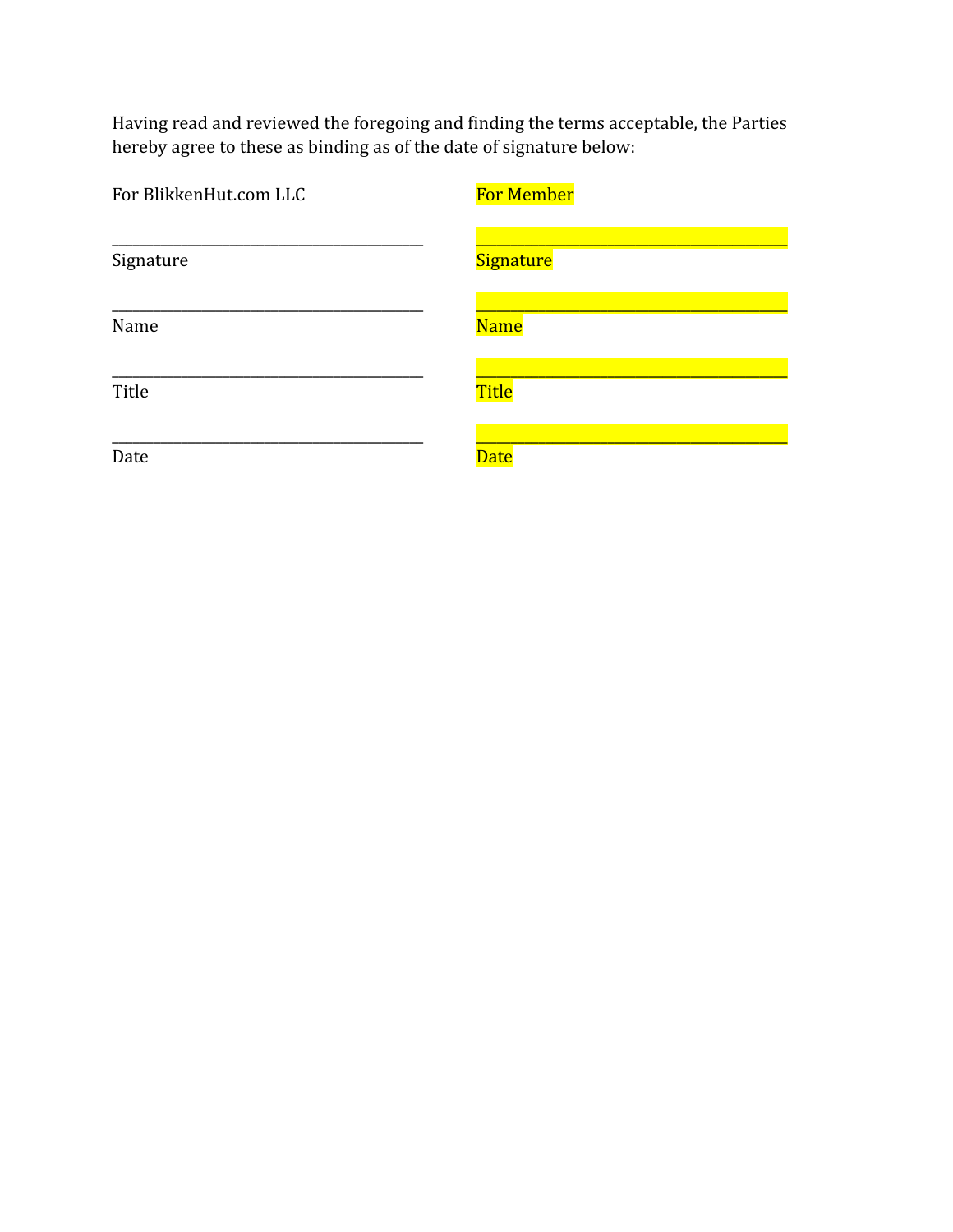# **Terms of Service Coworking Space Agreement**

**Addendum to the Hosting & Services ("Agreement") between BlikkenHut.com LLC, a Virginia company located at 735 Chestnut Lane, Berryville VA 22611 ("BH") and \_\_\_\_\_\_\_\_\_\_\_\_\_\_\_\_\_\_\_\_\_\_\_\_\_\_\_\_\_\_\_\_\_\_\_\_\_\_, located at \_\_\_\_\_\_\_\_\_\_\_\_\_\_\_\_\_\_\_\_\_\_\_\_\_\_\_\_\_\_\_\_\_\_\_\_\_\_("Member") entered on the date of \_\_\_\_\_\_\_\_\_\_\_\_\_\_\_\_\_\_\_\_\_\_\_\_\_("Effective Date").**

**Whereas Member is seeking to rent physical coworking space at the communal space BH is making available at the following address: 11 S Church Street, Berryville VA 22611.**

#### **Article 1 - COWORKING SPACE MEMBERSHIP SERVICES:**

The Coworking Space Membership Services will generally refer to the following services we offer:

- 1. Access to the Coworking Space. The Coworking Space is available at the days and times as stated on the website, subject to you making appropriate reservations and acknowledging that the actual spaces to be used may vary.
- 2. Maintenance and upkeep of the Coworking Space.
- 3. Use of certain equipment, workstations, furnishings, or office supplies in the Coworking Space, as will be described to you upon your first visit; we reserve the right to alter any or all of these items provided the underlying use does not change.
- 4. Use of basic amenities at the Coworking Space, such as air conditioning, heating, electricity, perhaps including shared kitchen space and shared kitchen appliances; if kitchen facilities are provided, you agree to keep the Coworking Space clean and orderly, including regular trash and food.
- 5. Use of Internet service at the Coworking Space
- 6. The ability to sign up for additional services through the Website.
- 7. You may also be able to use the Coworking Space as follows:
	- To rent "On Display" space, subject to additional fees

The Coworking Space Membership Services may vary and certain Coworking Space Membership Services may be subject to additional fees. The Coworking Space Membership Services do not include any services offered by third-parties.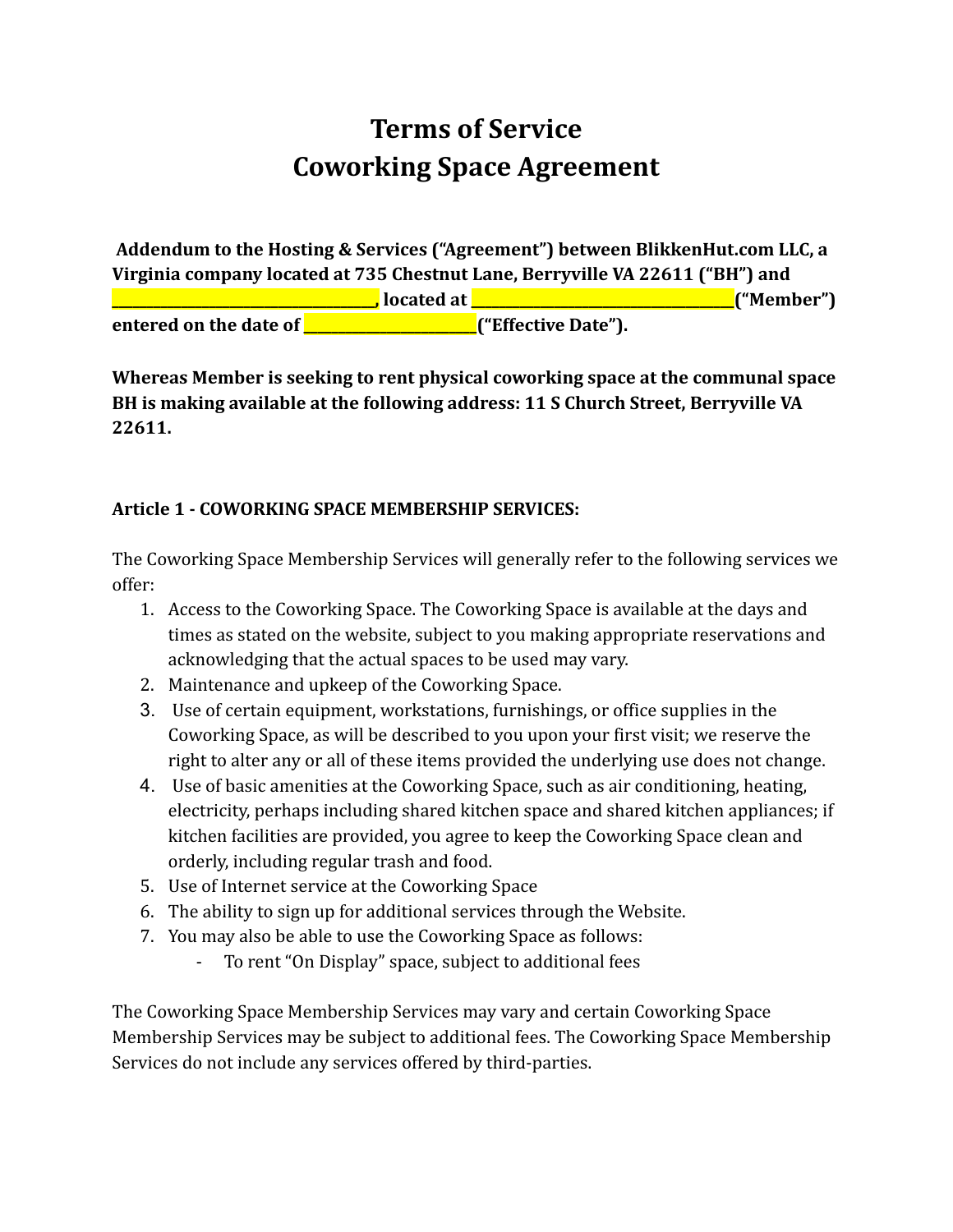#### **Article 2 - COWORKING SPACE MEMBERSHIP FEES**

Your monthly Coworking Space Membership fee is \_\_\_\_\_\_\_\_\_\_\_\_\_\_\_\_\_\_\_\_\_\_\_\_\_\_\_\_\_\_\_\_\_ You may cancel your membership with 30 days notice provided to blikkenhut.com LLC. Upon returning the signed Terms Of Service Coworking Space Agreement as well as a signed copy of the Hosting & Services Agreement to which this agreement is an addendum to, you will receive a login to our book online page on our website so you will be able to purchase and book the Coworking Space online, as needed.

Once we receive your first rental fee payment, we will provide you with your access key code to the facility. In case of a one time rental package the access code to the facility will only be valid for the day(s) of your booking.

Your Coworking Space Membership fee includes the monthly rental fee of 11 S Church Street on  $\_\_N.A.\_\_$  (day of week) from  $\_\_N.A.\_\_$  (time) until  $\_\_N.A.\_\_$  (time), for which you will not have to make any online reservations.

Your Coworking Space Membership fee includes the monthly rental fee of On Display N.A. The probabily for which you will not have to make any online reservations. We will also provide you regular access to the space at no cost to you to refresh/restock your space. You will receive a  $N.A.$  discount on additional rental fees when you book online at [https://www.blikkenhut.com.](https://www.blikkenhut.com/book-online-de-winkel.)

Discount and custom flat rate monthly rental/pricing plans are available at an additional cost.

#### **Article 3 - DAMAGES:**

If you or any of your guests damage or remove any property at the Coworking Space, you will be held personally liable, including charges incurred to repair or replace property or items.

#### **Article 4 - STORAGE:**

You are not permitted to store items of personal property at the Coworking Space, unless otherwise agreed upon. We are not liable for any loss of or damage to items left at the Coworking Space. If there are personal items left at the Coworking Space, we may dispose of them and are under no obligation to provide you with notice of disposal. You waive any claims you may have regarding any personal items.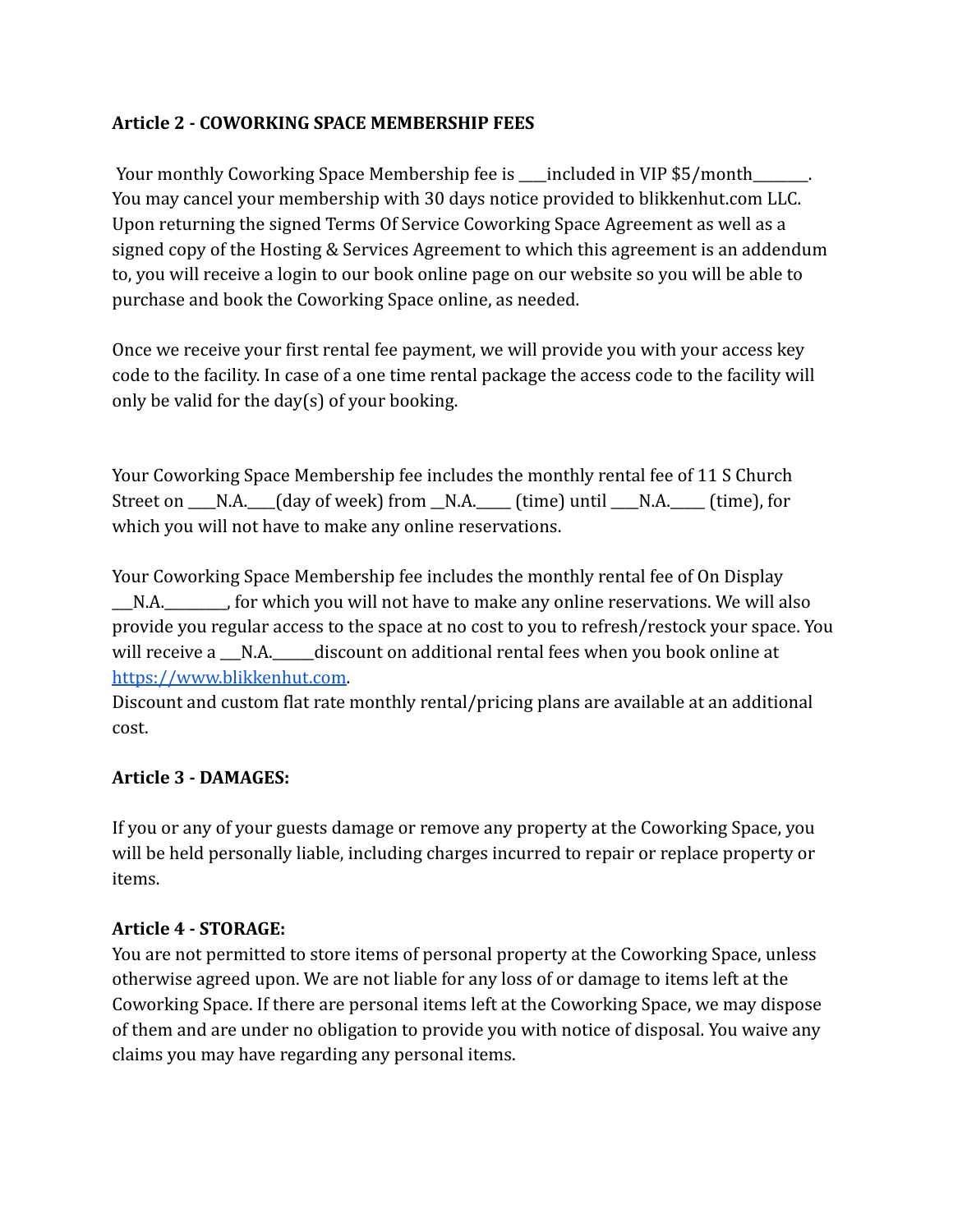#### **Article 5 - THIRD-PARTY ACTIONS:**

Please be advised that we are not responsible for the actions of other Members or their guests. We assume no responsibility or obligation regarding any disputes which may take place between our Members or guests. You explicitly agree to hold blikkenhut.com LLC harmless regarding any damage that may arise out of other members' or their guests' conduct.

#### **Article 6 - NO EXPECTATION OF PRIVACY:**

You acknowledge and agree that you may not have any expectation of privacy when you are using the internet and telecommunications systems at our Coworking Space.

#### **Article 7 - AMENDMENTS:**

We may, from time to time and at any time modify this Agreement. You agree that we have the right to do so, including revising anything contained herein. All modifications to this Agreement are in full force and effect immediately upon posting on our website, which posting shall constitute "notice" of any such changes. All modifications or variations will replace any prior version of this Agreement, unless prior versions are specifically referred to or incorporated into the latest modification or variation of this Agreement. You agree to routinely monitor this Agreement on the Website to note modifications or variations. We might also change the scope of the Membership Services.

#### **Article 8 – IDENTITY AND AGE RESTRICTIONS:**

When you sign up for Membership, you will be required to provide government-issued identification.

#### **Article 9 - CREDENTIALS:**

As part of your Membership Services, you may be required to set up specific access information for the Coworking Space, such as a username and password. You may also receive an access device, like an electronic access pass. You are responsible for ensuring the safety and security of your access information or device. You must not share the access information or device with any third party. If you discover that the access information or device has been compromised, you agree that you will notify us immediately. If you share any access information with any others, your membership may be terminated immediately.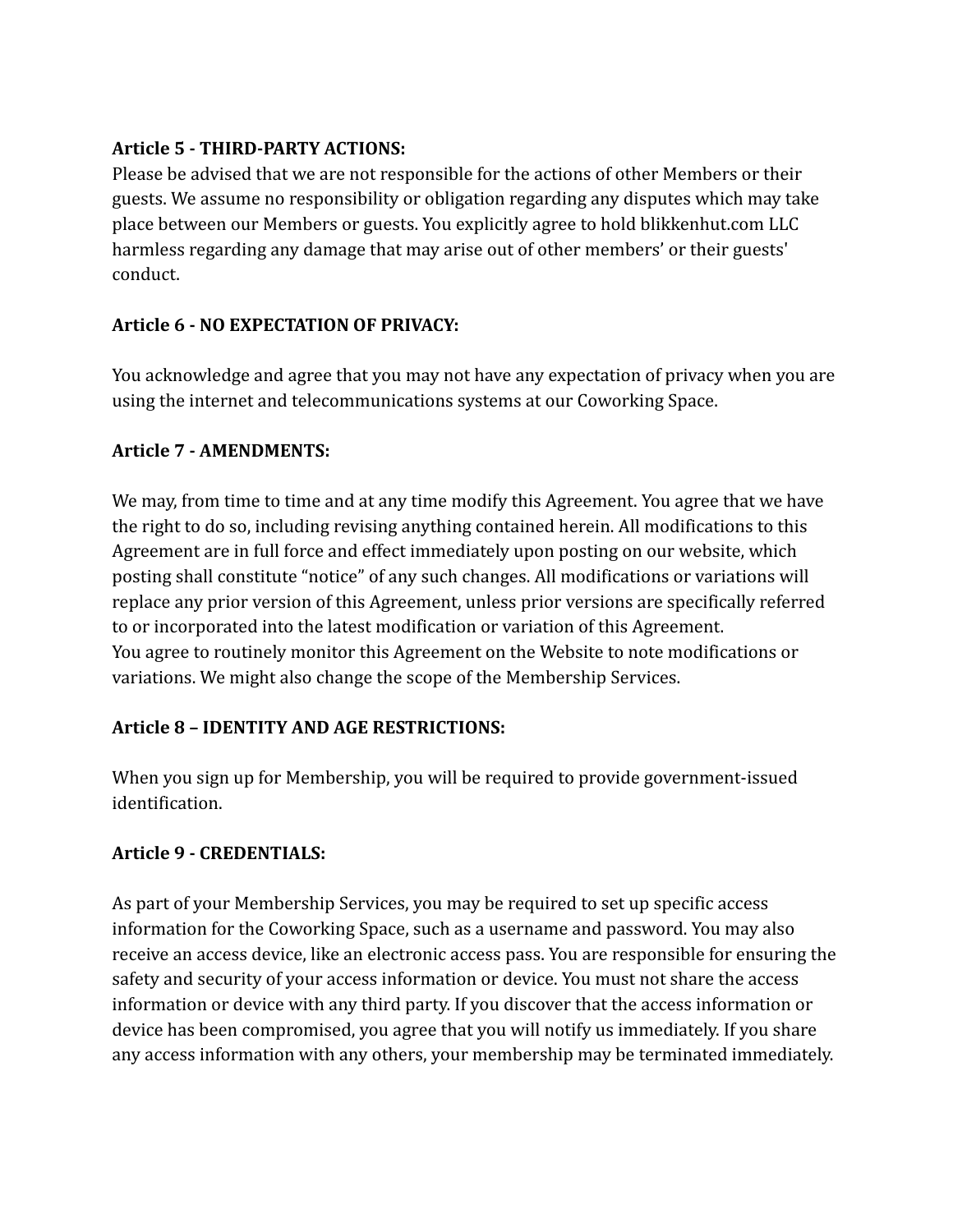# **Article 10 - AUTHORIZED USERS:**

A company may become a Member and have authorized users. If you are a company Member, you must inform us of the name of your company as well as the authorized users of the Membership Services. We are not responsible for any unauthorized access to your company account. Additionally you agree to be personally liable for any amounts due to blikkenhut.com LLC.

# **Article 11 - PAYMENT OF FEES:**

Fees shall be paid via the following methods: Direct ACH Payment, Check payable to blikkenhut.com llc or via payment of a monthly recurring invoice, which you can pay online at blikkenhut.com.

We will be available at the following address: Info@blikkenhut.com

No holidays, special events, or weekends will excuse your obligation to pay timely Fees as described by this Agreement.

#### **Article 12 - ACCEPTABLE USE :**

The purpose of the Coworking Space is to allow Member the opportunity to have access to commercial real estate space and to utilize internet access but to do so in a civically responsible fashion. To that end, Member agrees to use the Coworking Space and all its available amenities, including access to high speed internet, in a mature and non-offensive manner. While BH does not monitor such uses, we expect that you will not engage in action that could be perceived as harassment, threats, or obscene. BH is the sole arbiter of what is and is not acceptable and reserves the right to terminate this agreement for any, or no, stated reason. There shall be no appeal to that decision; the only recourse you have is a refund of unused time. Smoking in the Coworking Space is not allowed.

UNDER NO CIRCUMSTANCES ARE FIREARMS PERMITTED IN THE PREMISES. IF YOU ARE FOUND TO HAVE CARRIED SUCH A WEAPON INTO THE BUILDING YOUR CONTRACT WILL BE IMMEDIATELY TERMINATED.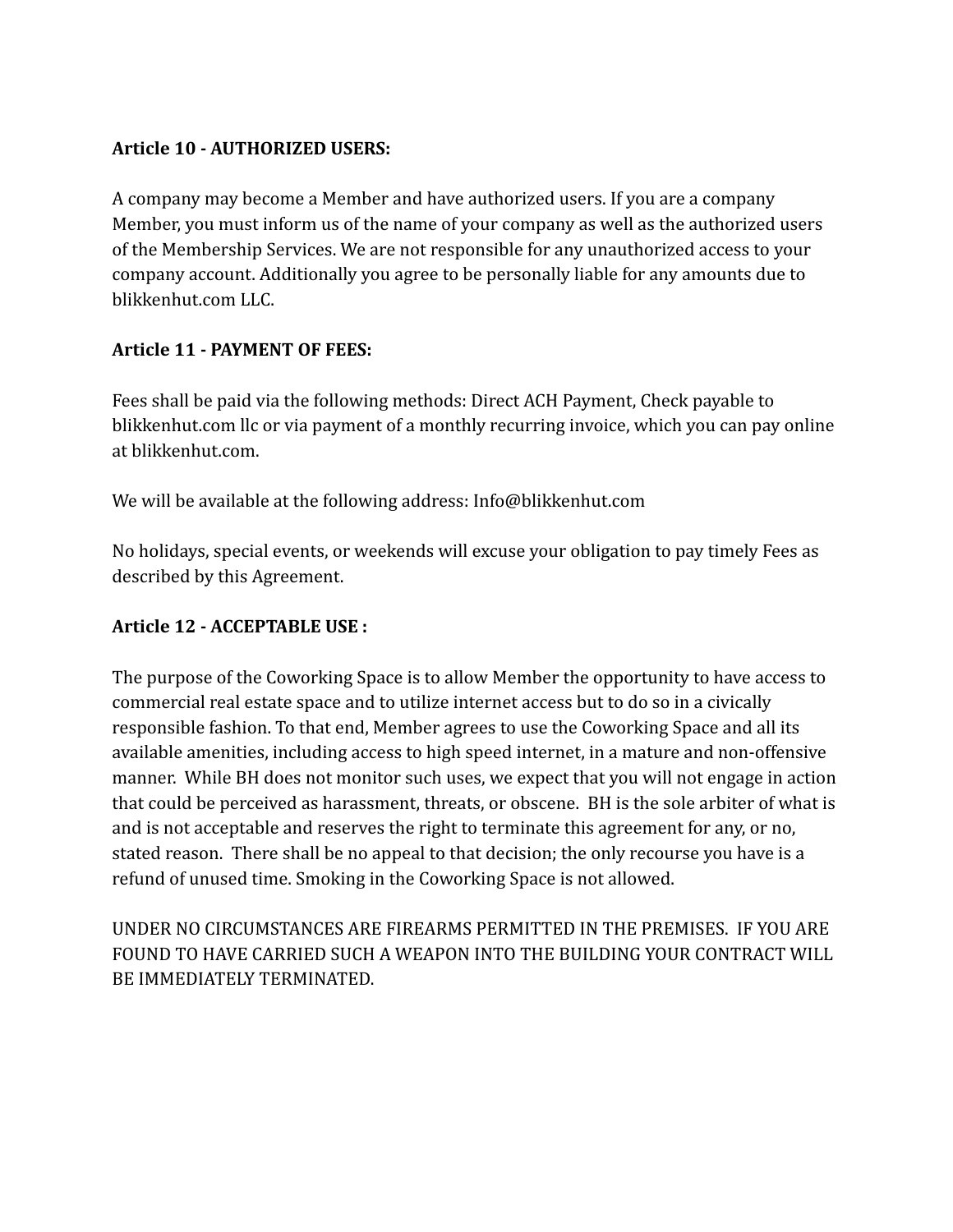#### **Article 13 - TERM:**

The term of this Agreement ("term") shall begin from the Effective Date and continue until terminated by either of the Parties as described in the Article describing Termination.

# **Article 14 - TERMINATION:**

If either the Hosting & Services Agreement or the Terms of Service Coworking Space Agreement is terminated, you agree to pay us all Fees incurred prior to the date of termination, regardless of which party terminated or why. You are only excused from paying Fees if we cease service. If you do not provide 30 days' notice before termination, you will be held liable for fees owed through the end of the month following the month of your termination.

Any termination under this subpart shall not affect the accrued rights or liabilities of either Party under this Agreement or at law and shall be without prejudice to any rights or remedies either Party may be entitled to. Any provision or subpart of this Agreement that is meant to continue after termination or come into force at or after termination shall not be affected by this subpart.

Finally you agree to be responsible for a 20% late fee that will be charged each month that you have an outstanding balance owed.

# **Article 15 - FORCE MAJEURE:**

We are not liable for any failure to perform due to causes beyond our reasonable control including, but not limited to, acts of God, acts of civil authorities, acts of military authorities, riots, embargoes, acts of nature and natural disasters, and other acts which may be due to unforeseen circumstances.